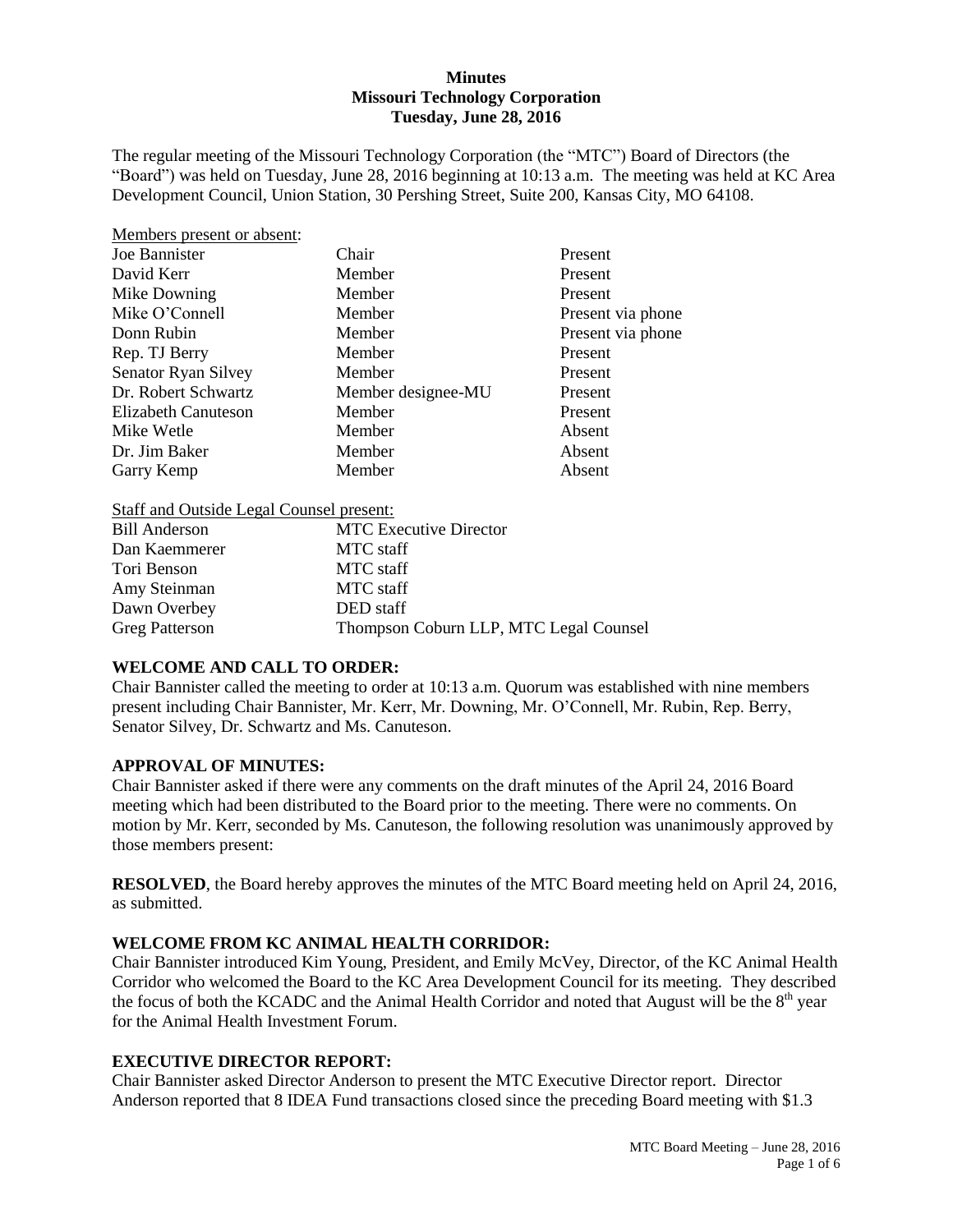million disbursed alongside more than \$1.4 million in leveraged capital. Overall, 124 MTC projects had closed, totaling \$30 million and raising leveraged capital to over \$315 million. Director Anderson stated that MTC staff will continue to work toward fulfillment of Board-approved applications for financial assistance. He advised that Governor Nixon signed the FY17 budget, including \$22 million in MTC funding. Mr. Anderson then reviewed fourth quarter tasks and activities and introduced Amy Steinman (MTC Accountant) and Katy Alexander (MTC Intern). Katy explained that she is travelling around the state to meet with and interview startup companies for content that will be incorporated on MTC's website and into MTC's annual report.

### **DEPARTMENT OF ECONOMIC DEVELOPMENT REPORT:**

Director Downing stated that there have been 34 Certified Work Ready communities announced. He advised Centene is planning a 1,000 job expansion in Clayton. He noted he just returned from the Cuba Trade Mission with the Governor where a family from Missouri donated 20 tons of rice to the Cuban government. St. Louis will be host this year to 10 Midwest states for the Midwest US-Japan Association 2016 Conference.

### **EXECUTIVE COMMITTEE REPORT:**

Chair Bannister reported that the Executive Committee met three times during the fourth quarter FY2016 and approved a \$1.3 million adjustment to the FY2016 MTC Operating Plan to allow for expenditure of funds released from withholding at the end of FY2015.

### **AUDIT AND FINANCE COMMITTEE REPORT:**

Chair Bannister asked Director Anderson to present the Audit and Finance Committee report. Director Anderson advised that the Committee met once during the fourth quarter. He then presented the Fourth Quarter FY2016 Treasurer's Report and gave an overview from the update Central Bank gave the Committee on doing a short-term investment. Director Anderson then advised that MTC has never had an outside audit and believes it may be good practice to do so. After discussion of the draft RFP and on motion by Mr. Kerr, seconded by Rep. Berry, the following resolutions were unanimously approved by those members present:

**RESOLVED**, the Board hereby approves the draft request for proposals to solicit audit services, and;

**FURTHER RESOLVED**, the Board hereby delegates to the MTC Audit and Finance Committee full power and authority on behalf of the MTC to complete any remaining due diligence and to negotiate, amend, and approve any and all agreements, documents or instruments and to take such other actions as may be required or desirable in connection with, or in furtherance of, such request for proposals.

#### **TREASURER'S REPORT:**

On motion by Rep. Berry, seconded by Ms. Canuteson, the following resolution was unanimously approved by those members present:

**RESOLVED,** the Board hereby approves the 4th Quarter FY2016 Treasurer's Report dated June 28, 2016, as submitted.

#### **INVESTMENT COMMITTEE REPORT:**

Chair Bannister called on Mr. Kerr to present the Investment Committee report. Mr. Kerr then asked Mr. Kaemmerer to provide an overview of the Investment Committee's activities for the fourth quarter. Mr. Kaemmerer called the Board's attention to the Investment Committee report which was distributed prior to the meeting. Mr. Kaemmerer reported the MTC received a total of 15 MOBEC Round 19 applications requesting more than \$5.1 million. Thirteen MOBEC applications advanced to the Investment Commitment for further consideration. Following a day of presentations and in-person applicant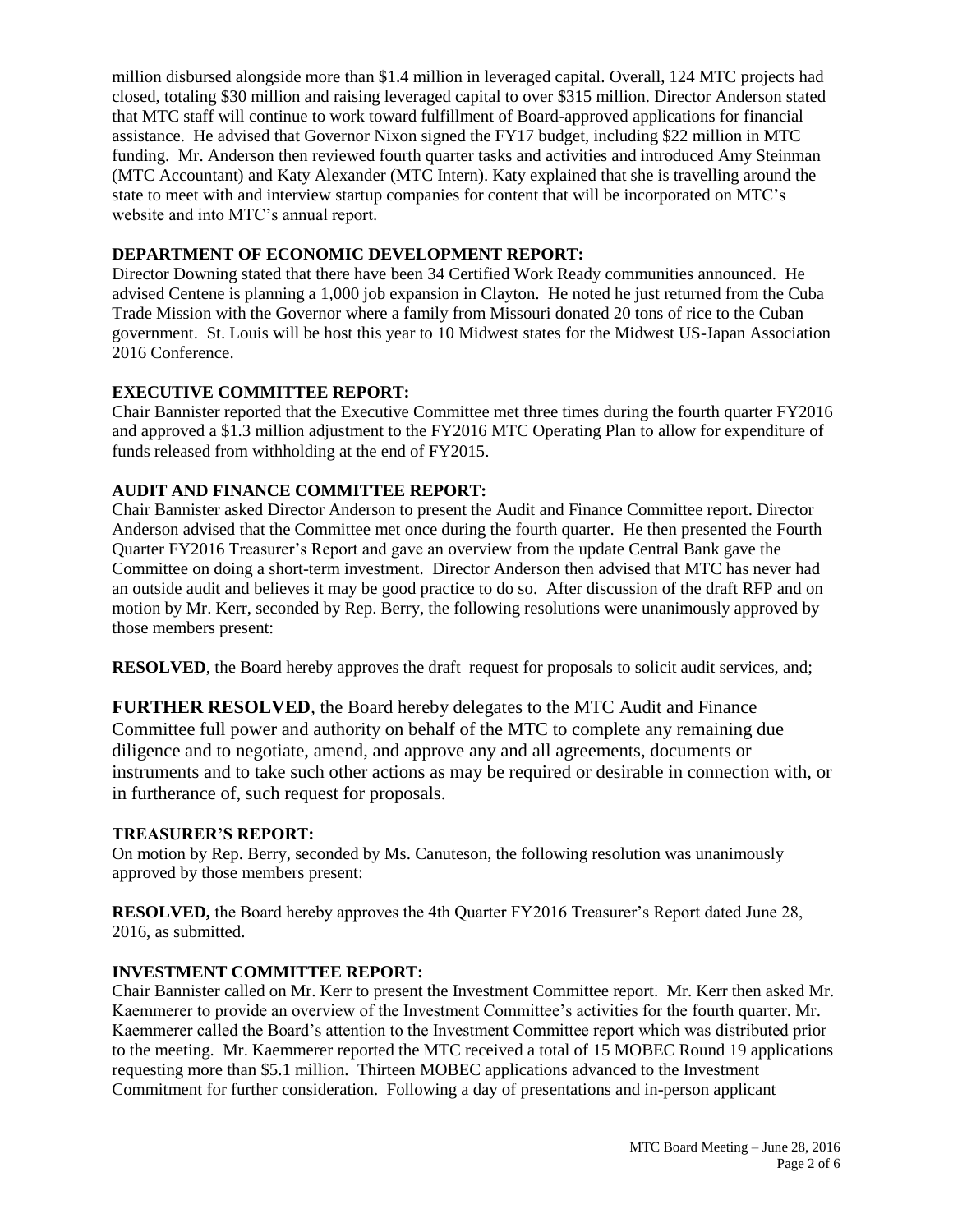interviews on May 19, 2016, the Investment Committee recommended ten applications for funding, subject to further due diligence and the preparation and execution of definitive transaction documents, for more than \$1.65 million in recommended funding. MTC also received 26 IDEA Fund Round 19 applications requesting more than \$6.8 million total; eight TechLaunch applications requesting nearly \$800,000, and 18 Seed Capital Co-Investment (SEED) applications requesting more than \$6 million. The MTC staff evaluated the applications in accordance with customary practice applying MTC's Investment Guidelines. Fourteen IDEA Fund applications advanced to the Investment Committee for further consideration. Following a day of presentations and in-person applicant interviews on June 9, 2016, the Investment Committee recommended twelve applications for funding, subject to further due diligence and the preparation and execution of definitive transaction documents, including ten SEED applications and two TechLaunch applications, for more than \$2.15 million in recommended funding.

#### **CLOSED SESSION:**

On motion by Mr. Kerr, seconded by Rep. Berry, the following resolution was approved by the following roll call vote:

**RESOLVED**, the Board hereby approves entering Closed Session at 11:07 a.m. pursuant to Sections 610.021 (1), (12), (14) and (15) RSMo.

| Joe Bannister       | aye | David Kerr       | aye |
|---------------------|-----|------------------|-----|
| Donn Rubin          | ave | Mike Downing     | aye |
| Dr. Bob Schwartz    | ave | Rep. TJ Berry    | aye |
| Mike O'Connell      | aye | Sen. Ryan Silvey | aye |
| Elizabeth Canuteson | aye |                  |     |

On motion by Mr. Kerr, seconded by Ms. Canuteson, the following resolution was approved by the following roll call vote:

| Joe Bannister       | aye | David Kerr       | aye |
|---------------------|-----|------------------|-----|
| Donn Rubin          | aye | Mike Downing     | aye |
| Dr. Bob Schwartz    | aye | Rep. TJ Berry    | aye |
| Mike O'Connell      | ave | Sen. Ryan Silvey | aye |
| Elizabeth Canuteson | aye |                  |     |

**RESOLVED,** the Board hereby approves exiting Closed Session at 11:41 a.m.

Chair Bannister reported that the Board took no action in the Closed Session after a discussion confined to the matters stated above. The Board continued its discussion in Open Session.

#### **INVESTMENT COMMITTEE RECOMMENDATIONS:**

On motion by Mr. Downing, seconded by Ms. Canuteson, the following resolutions were unanimously approved by those members present:

#### **TechLaunch**

**RESOLVED,** the Board hereby approves the following Missouri TechLaunch Program application, subject to satisfaction of ordinary program conditions: TL-2016-19-001 (Janus Choice) in the amount of \$100,000; and TL-2016-19-004 (StoryUP) in the amount of \$50,000; and

**FURTHER RESOLVED**, the Board hereby delegates to the MTC Executive Committee full power and authority on behalf of the MTC to complete any remaining due diligence and to negotiate, amend, and approve any and all agreements, documents or instruments and to take such other actions as may be required or desirable in connection with, or in furtherance of such financings; and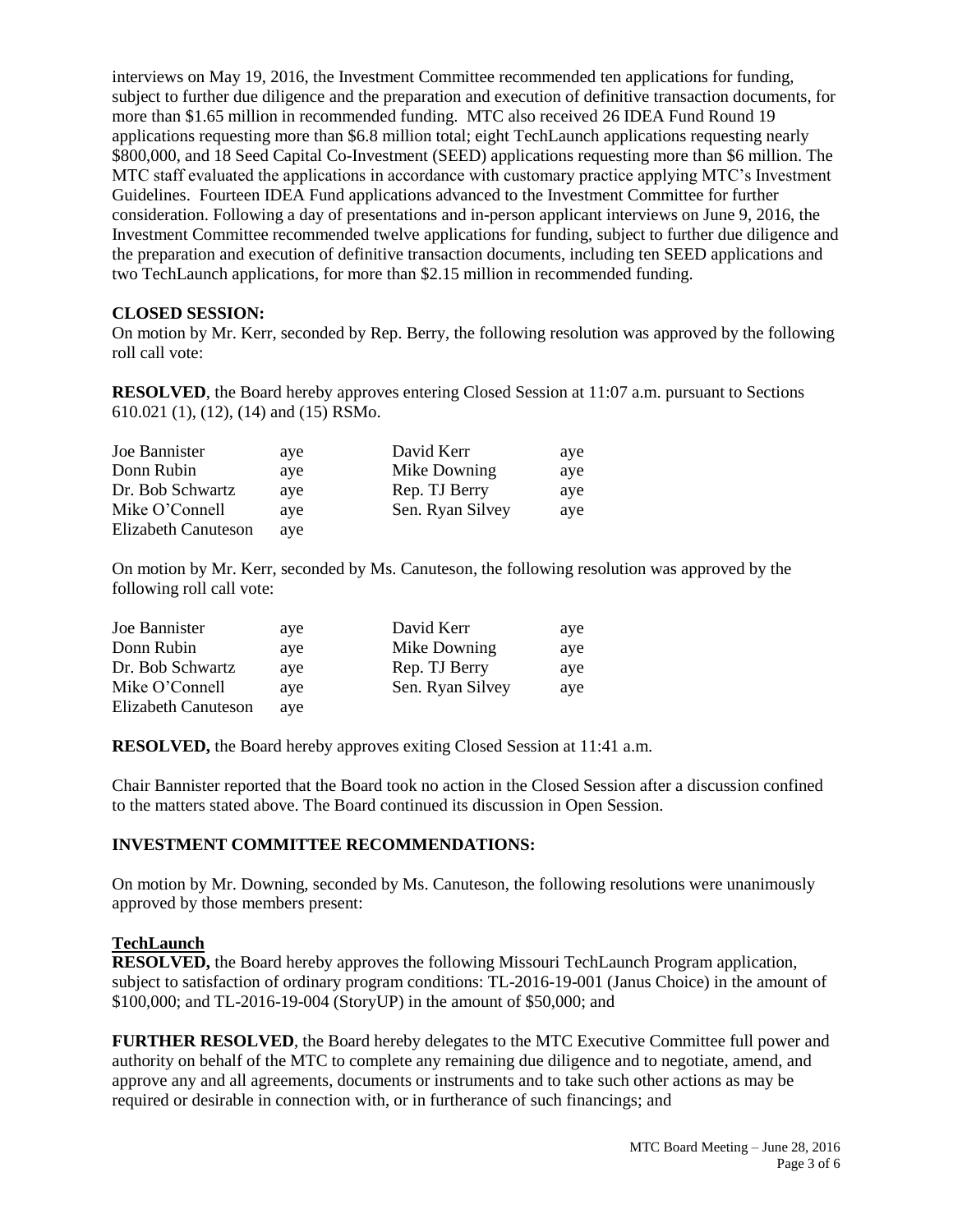**FURTHER RESOLVED**, the Board hereby authorizes the MTC Executive Director on behalf of the MTC to execute and deliver all documents relating to such financings.

On motion by Mr. Downing, seconded by Ms. Canuteson, the following resolutions were unanimously approved by those non-recused members present (Mr. Rubin for SanusEO due to his affiliation with BioGenerator, a non-profit co-investor in the applicant; Dr. Schwartz for EternoGen due to the company's license of intellectual property from the University of Missouri):

# **Seed Capital**

**RESOLVED,** the Board hereby approves the following Missouri Seed Capital Co-Investment Program application, subject to satisfaction of ordinary program conditions: SEED-2016-19-001 (EternoGen Aesthetics) in the amount of \$200,000; SEED-2016-19-003 (SanusEO) in the amount of \$75,000; SEED-2016-19-007 (CellARide) in the amount of \$175,000; SEED-2016-19-008 (Holganix Ag) in the amount of \$250,000; SEED-2016-19-010 (Sparo Labs) in the amount of \$275,000; SEED-2016-19-012 (BodiTrak Sports) in the amount of \$200,000; SEED-2016-19-013 (PopBookings) in the amount of \$300,000; SEED-2016-19-014 (FinLocker) in the amount of \$300,000; SEED-2016-19-015 (Moblico) in the amount of \$75,000; and SEED-2016-18-008 (LocalRaces) in the amount of \$150,000; and

**FURTHER RESOLVED, the Board hereby delegates to the MTC Executive Committee full power and** authority on behalf of the MTC to complete any remaining due diligence and to negotiate, amend, and approve any and all agreements, documents or instruments and to take such other actions as may be required or desirable in connection with, or in furtherance of such financings; and

**FURTHER RESOLVED**, the Board hereby authorizes the MTC Executive Director on behalf of the MTC to execute and deliver all documents relating to such financings.

On motion by Ms. Canuteson, seconded by Rep. Berry, the following resolutions were unanimously approved by those non-recused members present (Mr. Rubin for BioSTL due to his role as CEO; Dr. Schwartz for projects located at University of Missouri campuses due to his position with the University of Missouri System):

# **MOBEC**

**RESOLVED,** the Board hereby approves the following Missouri Building Entrepreneurial Capacity Program applications, subject to satisfaction of ordinary program conditions and other conditions as noted: MOBEC-2016-19-002 (Prosper Women Entrepreneurs) in the amount of up to \$200,000; MOBEC-2016-19-004 (Curators of the University of Missouri-FlipZone) in the amount of \$50,000; MOBEC-2016-19-005 (Missouri Innovation Corporation) in the amount of \$153,791; MOBEC-2016-19- 006 (Curators of the University of Missouri) in the amount of \$100,000; MOBEC-2016-19-007 (BioSTL) in the amount of \$250,000; MOBEC-2016-19-009 (Curators of the University of Missouri – Missouri S&T) in the amount of \$100,000; MOBEC-2016-19-010 (Missouri innovation Center) in the amount of \$165,000; MOBEC-2016-19-011 (KC Social Innovation Center) in the amount of \$200,000; MOBEC-2016-19-014 (Curators of the University of Missouri – UMKC) in the amount of \$300,000; and MOBEC-2016-19-015 (Small Business Synergy Corporation) in the amount of \$140,000; and

**FURTHER RESOLVED**, the Board hereby delegates to the MTC Executive Committee full power and authority on behalf of the MTC to complete any remaining due diligence and to negotiate, amend, and approve any and all agreements, documents or instruments and to take such other actions as may be required or desirable in connection with, or in furtherance of such awards; and

**FURTHER RESOLVED**, the Board hereby authorizes the MTC Executive Director on behalf of the MTC to execute and deliver all documents relating to such awards.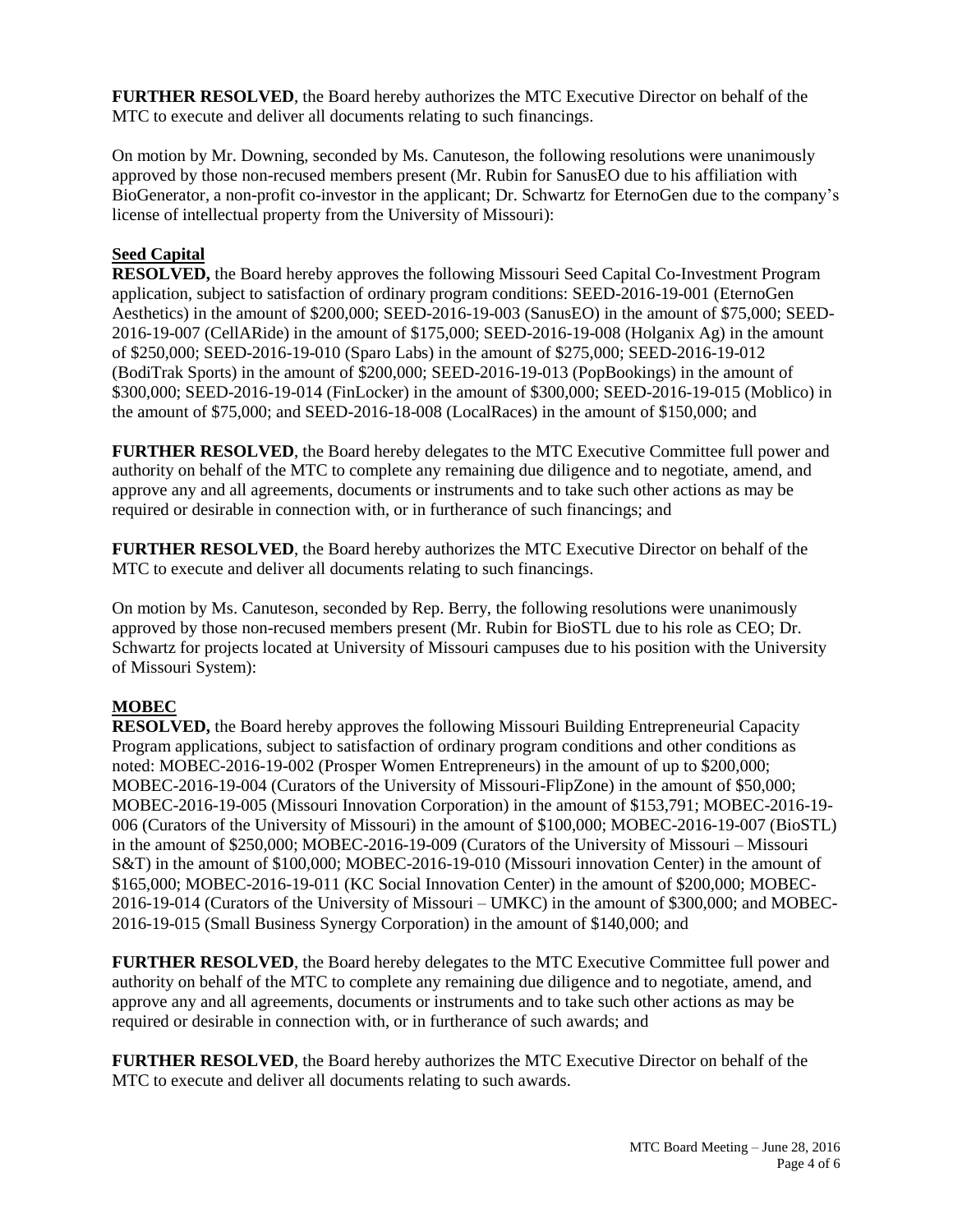## **FY2017 OPERATING PLAN REVIEW:**

Chair Bannister asked Director Anderson to discuss the FY2017 Operating Plan. Director Anderson first noted the Top Goals and Action Items as well as the anticipated board meeting dates for FY2017. He then discussed the FY2017 Operating Plan sources and budget allocations, the General Agreement between DED and MTC and the Innovation Center allocations. Discussion was held among the Board members.

On motion by Mr. Kerr, seconded by Dr. Schwartz, the following resolutions were unanimously approved by those members present:

**RESOLVED,** the Board hereby adopts the FY2017 Operating Plan as presented, including the MOTIF, LCDI and SSBCI program allocations set forth therein; and

**FURTHER RESOLVED**, the Board hereby delegates to the MTC Executive Committee full power and authority on behalf of the MTC to modify, amend and approve the Operating Plan and any and all agreements, documents or instruments and to take such other actions as may be required or desirable in connection with, or in furtherance of such plan; and

**FURTHER RESOLVED**, the Board hereby authorizes the MTC Executive Director on behalf of the MTC to transfer funds between administrative budget categories in an amount not to exceed 10% of the total administrative budget; and

**FURTHER RESOLVED**, the Board hereby authorizes the MTC Executive Director on behalf of the MTC to execute and deliver all documents relating to implementation of the plan.

On motion by Rep. Berry, seconded by Dr. Schwartz, the following resolutions were unanimously approved by those non-recused members present (Mr. Downing for DED):

#### **General Agreement between DED and the MTC:**

**RESOLVED**, the Board hereby approves the FY2017 General Agreement between the Department of Economic Development and the MTC in substantially the form presented; and

**FURTHER RESOLVED**, the Board authorizes the MTC Chairperson to further negotiate, execute and deliver the General Agreement on behalf of the MTC.

On motion by Mr. Downing, seconded by Ms. Canuteson, the following resolutions were unanimously approved by those non-recused members present (Mr. Rubin):

#### **Core Technology Program:**

**RESOLVED,** the Board hereby approves Innovation Center allocations in amounts not to exceed the amounts presented in the FY2017 Operating Plan Allocations for Core Technology Programs; and

**FURTHER RESOLVED**, the Board hereby delegates to the MTC Executive Committee full power and authority on behalf of the MTC to complete any remaining due diligence and to negotiate, amend, and approve any and all agreements, documents or instruments and to take such other actions as may be necessary or advisable in connection with, or in furtherance of the related projects and the MTC staff hereby is directed to provide a year-end report to the MTC Investment Committee about the FY2016 program results; and

**FURTHER RESOLVED**, the Board hereby authorizes the MTC Executive Director, on behalf of the MTC, to execute and deliver all documents relating to such projects.

#### **STRATEGIC PLANNING:**